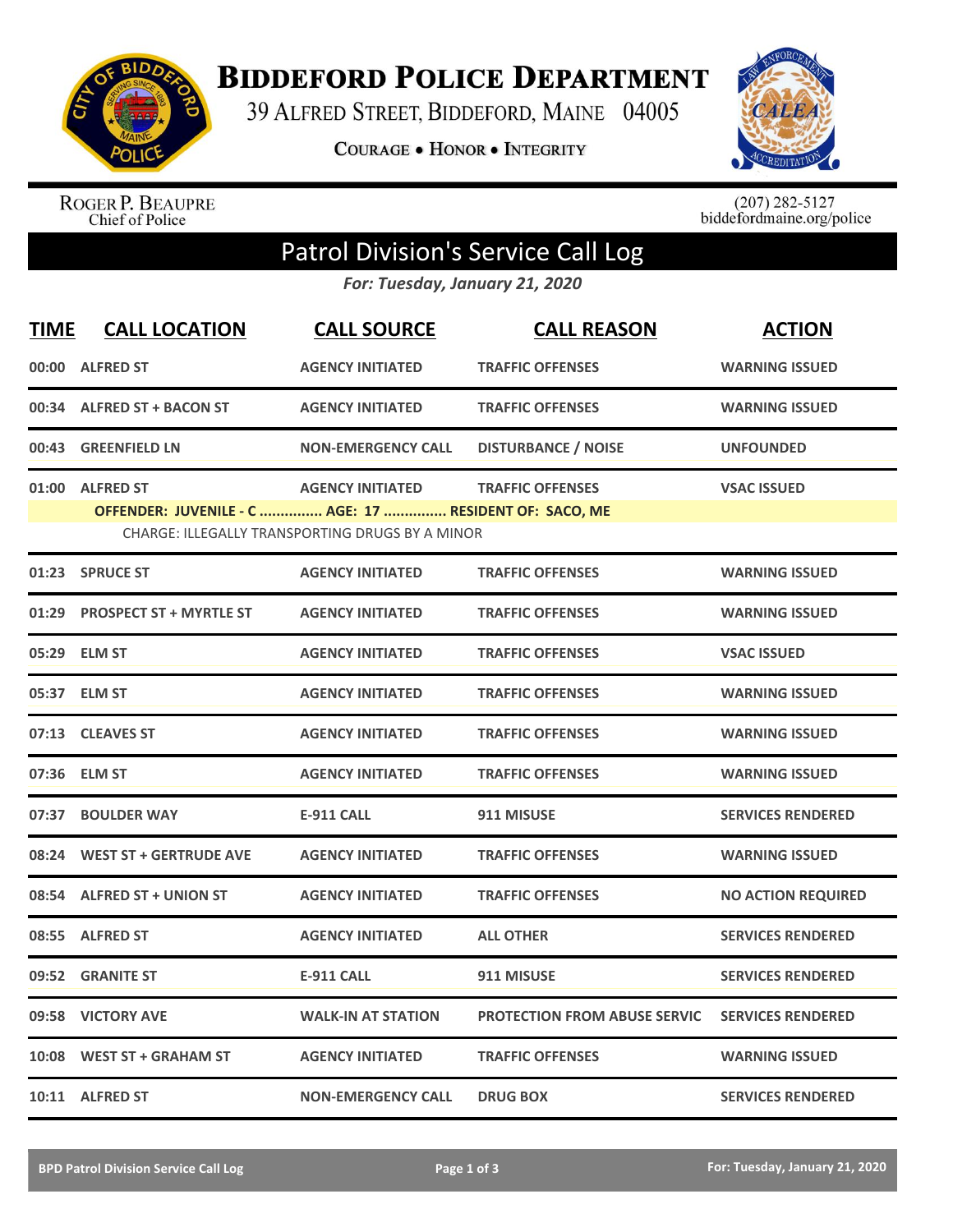| <b>TIME</b> | <b>CALL LOCATION</b>       | <b>CALL SOURCE</b>        | <b>CALL REASON</b>            | <b>ACTION</b>                |
|-------------|----------------------------|---------------------------|-------------------------------|------------------------------|
|             | <b>10:30 MAIN ST</b>       | <b>AGENCY INITIATED</b>   | <b>PARKING COMPLAINT</b>      | <b>PARKING TICKET ISSUED</b> |
|             | 10:32 FOSS ST              | <b>AGENCY INITIATED</b>   | <b>PAPERWORK</b>              | <b>PAPERWORK NOT SERVED</b>  |
|             | 10:43 VICTORY AVE          | <b>AGENCY INITIATED</b>   | <b>PAPERWORK</b>              | <b>PAPERWORK SERVED</b>      |
|             | 10:55 WEST ST              | <b>E-911 CALL</b>         | 911 MISUSE                    | <b>SERVICES RENDERED</b>     |
|             | 11:08 ST JOSEPH ST         | <b>NON-EMERGENCY CALL</b> | <b>ALL OTHER</b>              | <b>SERVICES RENDERED</b>     |
|             | 11:14 MAIN ST + FOSS ST    | <b>AGENCY INITIATED</b>   | <b>TRAFFIC OFFENSES</b>       | <b>WARNING ISSUED</b>        |
|             | 11:17 GREENFIELD LN        | <b>AGENCY INITIATED</b>   | <b>PAPERWORK</b>              | <b>PAPERWORK NOT SERVED</b>  |
|             | 11:23 WEST ST              | <b>AGENCY INITIATED</b>   | <b>TRAFFIC OFFENSES</b>       | <b>WARNING ISSUED</b>        |
|             | 11:36 HILL ST              | <b>AGENCY INITIATED</b>   | <b>PARKING COMPLAINT</b>      | <b>SERVICES RENDERED</b>     |
|             | 11:47 ELM ST               | <b>E-911 CALL</b>         | 911 MISUSE                    | <b>SERVICES RENDERED</b>     |
|             | 12:01 ALFRED ST            | <b>NON-EMERGENCY CALL</b> | <b>COURT ORDERED CHECK IN</b> | <b>SERVICES RENDERED</b>     |
|             | 12:15 HIGH ST              | <b>NON-EMERGENCY CALL</b> | <b>HARASSMENT</b>             | <b>SERVICES RENDERED</b>     |
|             | 12:47 ELM ST               | <b>AGENCY INITIATED</b>   | <b>TRAFFIC OFFENSES</b>       | <b>WARNING ISSUED</b>        |
|             | 13:16 ELM ST               | <b>AGENCY INITIATED</b>   | <b>TRAFFIC OFFENSES</b>       | <b>WARNING ISSUED</b>        |
|             | 13:43 ELM ST + CHADWICK PL | <b>NON-EMERGENCY CALL</b> | <b>CHECK WELFARE</b>          | <b>NEGATIVE CONTACT</b>      |
|             | 13:44 BOULDER WAY          | <b>NON-EMERGENCY CALL</b> | <b>CHECK WELFARE</b>          | <b>SERVICES RENDERED</b>     |
|             | 13:54 ALFRED ST            | <b>AGENCY INITIATED</b>   | <b>TRAFFIC OFFENSES</b>       | <b>NO ACTION REQUIRED</b>    |
|             | 13:59 WENTWORTH ST         | <b>NON-EMERGENCY CALL</b> | <b>CODES ENFORCEMENT</b>      | <b>SERVICES RENDERED</b>     |
|             | 14:14 ST JOSEPH ST         | <b>WALK-IN AT STATION</b> | <b>CIVIL COMPLAINT</b>        | <b>CIVIL COMPLAINT</b>       |
|             | 14:27 ALFRED ST            | <b>WALK-IN AT STATION</b> | <b>PAPERWORK</b>              | <b>PAPERWORK SERVED</b>      |
|             | 14:58 ASHLAND ST           | <b>WALK-IN AT STATION</b> | <b>CIVIL COMPLAINT</b>        | <b>CIVIL COMPLAINT</b>       |
|             | 15:09 SUMMER ST            | <b>NON-EMERGENCY CALL</b> | <b>POLICE INFORMATION</b>     | <b>SERVICES RENDERED</b>     |
|             | 15:29 MAIN ST              | E-911 CALL                | 911 MISUSE                    | <b>NEGATIVE CONTACT</b>      |
|             | 16:12 ST JOSEPH ST         | <b>WALK-IN AT STATION</b> | <b>CIVIL COMPLAINT</b>        | <b>CIVIL COMPLAINT</b>       |
|             | 16:32 ALFRED ST            | <b>WALK-IN AT STATION</b> | <b>PAPERWORK</b>              | <b>SERVICES RENDERED</b>     |
|             | 16:42 POOL ST              | <b>NON-EMERGENCY CALL</b> | <b>PAPERWORK</b>              | <b>SERVICES RENDERED</b>     |